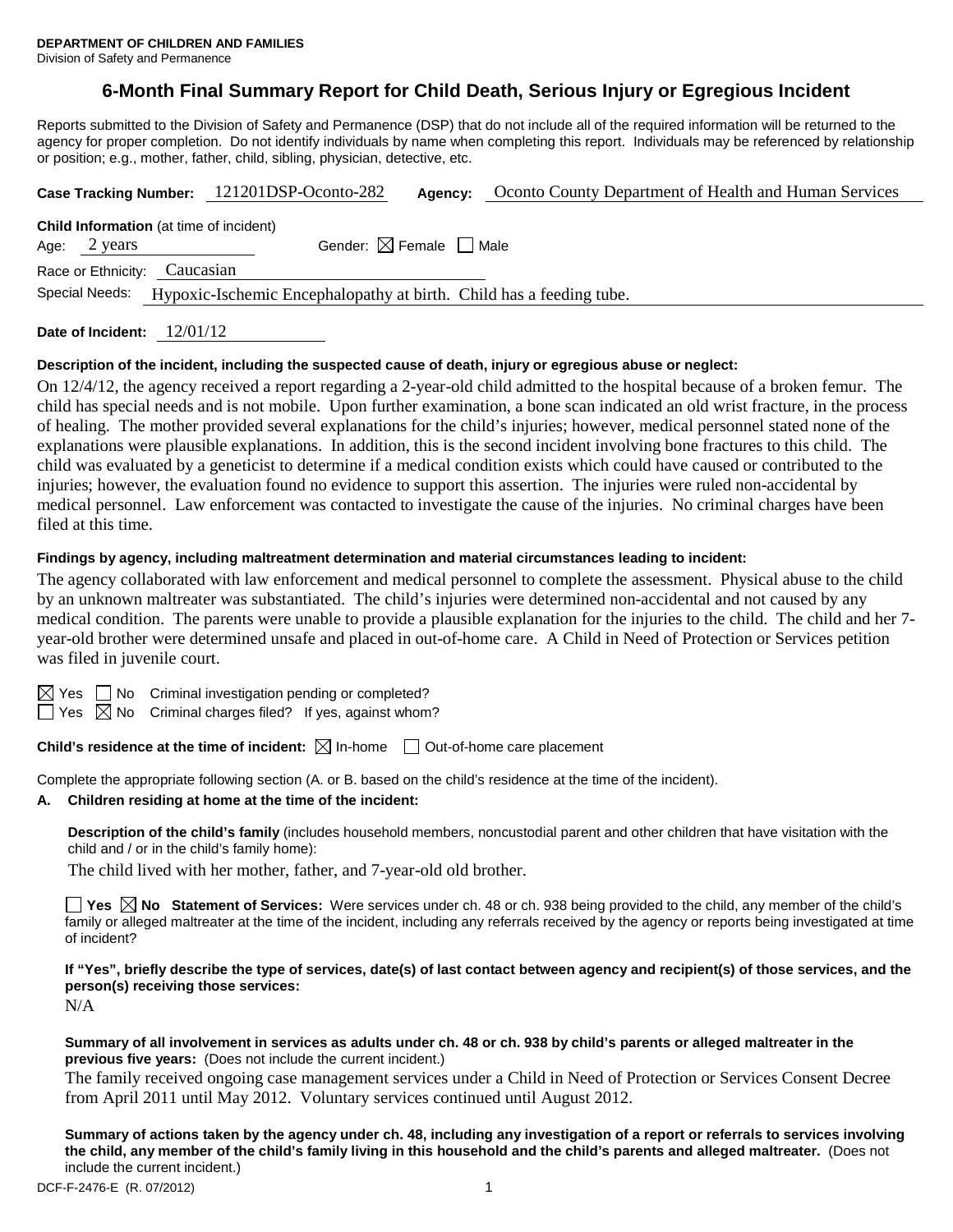(Note: Screened out reports listed in this section may include only the date of the report, screening decision, and if a referral to services occurred at Access. Reports that do not constitute a reasonable suspicion of maltreatment or a reason to believe that the child is threatened with harm are not required to be screened in for an initial assessment, and no further action is required by the agency.)

On 10/30/07, the agency screened out a services report. Information was referred to the Sheriff's Department for review. On 8/13/10, the agency screened in a CPS report. The agency was unable to locate the family and maltreatment was

unsubstantiated.

On 4/5/11, the agency screened in a CPS report. Physical abuse by an unknown maltreater was substantiated. The children were removed from the home and the family received ongoing case management services until August 2012. On 2/16/12, the agency screened out a CPS report.

## **Summary of any investigation involving the child, any member of the child's family and alleged maltreater conducted under ch. 48 or ch. 938 and any services provided to the child and child's family since the date of the incident:**

The agency screened in and assessed the allegation of physical abuse to the child. Physical abuse to the child by an unknown maltreater was substantiated. The child and her 7-year-old brother were determined unsafe and placed in out-ofhome care. The agency filed a Child in Need of Protection or Services petition in juvenile court and the family continues to receive ongoing case management services.

# **B. Children residing in out-of-home (OHC) placement at time of incident:**

# **Description of the OHC placement and basis for decision to place child there:**

# **Description of all other persons residing in the OHC placement home:**

**Licensing history:** Including type of license, duration of license, summary of any violations by licensee or an employee of licensee that constitutes a substantial failure to protect and promote the welfare of the child.

# **Summary of any actions taken by agency in response to the incident:** (Check all that apply.)

| $\boxtimes$ | Screening of Access report                           | Attempted or successful reunification             |
|-------------|------------------------------------------------------|---------------------------------------------------|
|             | Protective plan implemented                          | Referral to services                              |
| $\Box$      | Initial assessment conducted                         | Transportation assistance                         |
| N<br>M      | Safety plan implemented                              | Collaboration with law enforcement                |
|             | Temporary physical custody of child                  | Collaboration with medical professionals          |
|             | Petitioned for court order / CHIPS (child in need of | Supervised visitation                             |
|             | protection or services                               | Case remains open for services                    |
|             | Placement into foster home                           | Case closed by agency                             |
| <b>MMM</b>  | Placement with relatives                             | Initiated efforts to address or enhance community |
|             | Ongoing Services case management                     | collaboration on CA/N cases                       |
|             |                                                      | Other (describe):                                 |
|             |                                                      |                                                   |

### **FOR DSP COMPLETION ONLY:**

### **Summary of policy or practice changes to address issues identified during the review of the incident:**

Under the Child Welfare Disclosure Act (Section 48.981(7)(cr), Stats.), the DSP completes a 90-day review of the agency's practice in each case reported under the Act. In accordance with the DCF memo Series 2010-13, dated December 7, 2010 pertaining to the Child Welfare Case Review Protocol, the DSP completed an on-site review in case # PN 121201DSP-Ocon-282. A Child Protective Services (CPS) Report from 2012 was screened out in error, the report indicated a serious injury to a child, and no Serious Incident Notification was sent by the agency within two business days as required by statute. The Initial Assessment and safety determinations completed were not in accordance with the Wisconsin Child Protective Services Safety Intervention Standards.

The Quality Improvement plan implemented by the agency included training for all workers completing the access function for the agency, all afterhours workers are required to complete the necessary training pertaining to Access and Initial Assessment before placement on the work schedule, the CPS Supervisor discusses proper documentation for Initial Assessments for employees performing this function, and CPS Supervisors will participate in the Supervisor as Safety Decision Maker training provided by the state.

# **Recommendations for further changes in policies, practices, rules or statutes needed to address identified issues:** None

 $\boxtimes$  Yes  $\Box$  No  $\Box$  Not Applicable This 6-month summary report completes the Division of Safety and Permanence (DSP) review of this